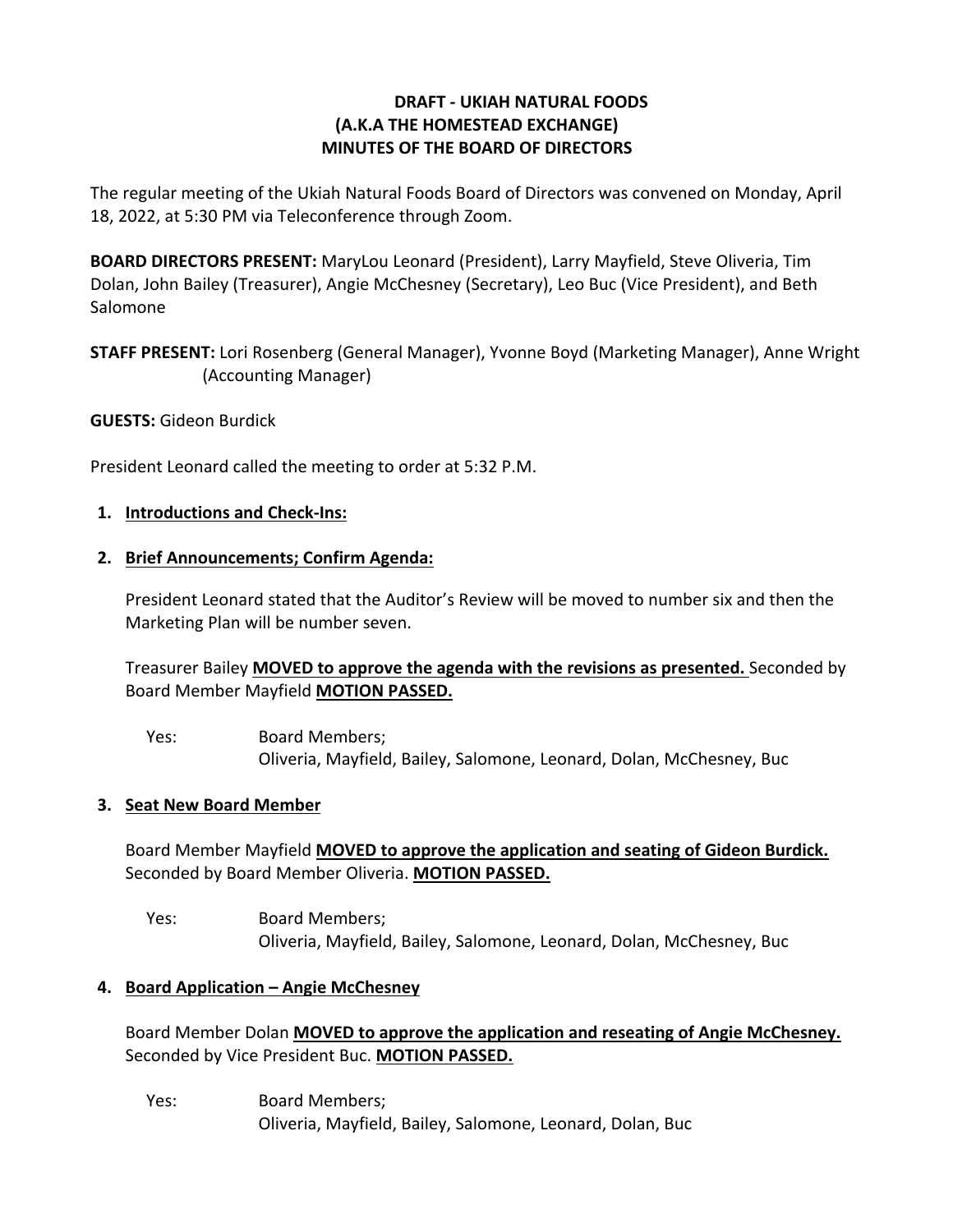# **5. Consent Agenda:**

# Vice President Buc **MOVED to approve the consent agenda.** Seconded by Treasurer Bailey. **MOTION PASSED.**

Yes: Board Members; Oliveria, Mayfield, Bailey, Salomone, Leonard, Dolan, McChesney, Buc, Burdick

#### **6. Auditors Review**

Accounting Manager Wright stated that she sent the final review out to everyone along with the written report of the year end. Accounting Manager Wright gave some highlights from the report, see the report for further information.

Treasurer Bailey stated that going forward we should see 1% to 3% net profit. We are seeing a lot of sales from our food-to-go area but then that **is** also costing more.

## **7. Marketing Plan**

Board Members can ask Marketing Manager Boyd any questions on the Marketing Plan. There were discussions on social media marketing strategies as it related to the plan.

#### **8. Beth Salomone's Finance Committee Application**

Board Member Mayfield **MOVED to approve the Finance Committee application for Beth Salomone.** Seconded by Board Member Oilveria. **MOTION PASSED.** 

| Yes: | Board Members;                                                 |
|------|----------------------------------------------------------------|
|      | Oliveria, Mayfield, Bailey, Leonard, Dolan, McChesney, Burdick |
| No:  | <b>Buc</b>                                                     |

## **9. Delegate Strategic Plan Priorities**

This was already covered at the last meeting. No discussion, each committee will discuss at their committee meetings.

## **10. GM Report:**

Board Member Salomone inquired as to when the GM report would change. GM Rosenberg stated that this is the first report and that feedback from the board will be helpful. Board Member Dolan stated that he enjoyed the reporting.

GM Rosenberg stated that she will be attending the NCG conference, this is the first time since the pandemic that the conference has been held. GM Rosenberg stated that there have been some issues with panhandlers and that she has had to call UPD as some members have complained and expressed concern when shopping.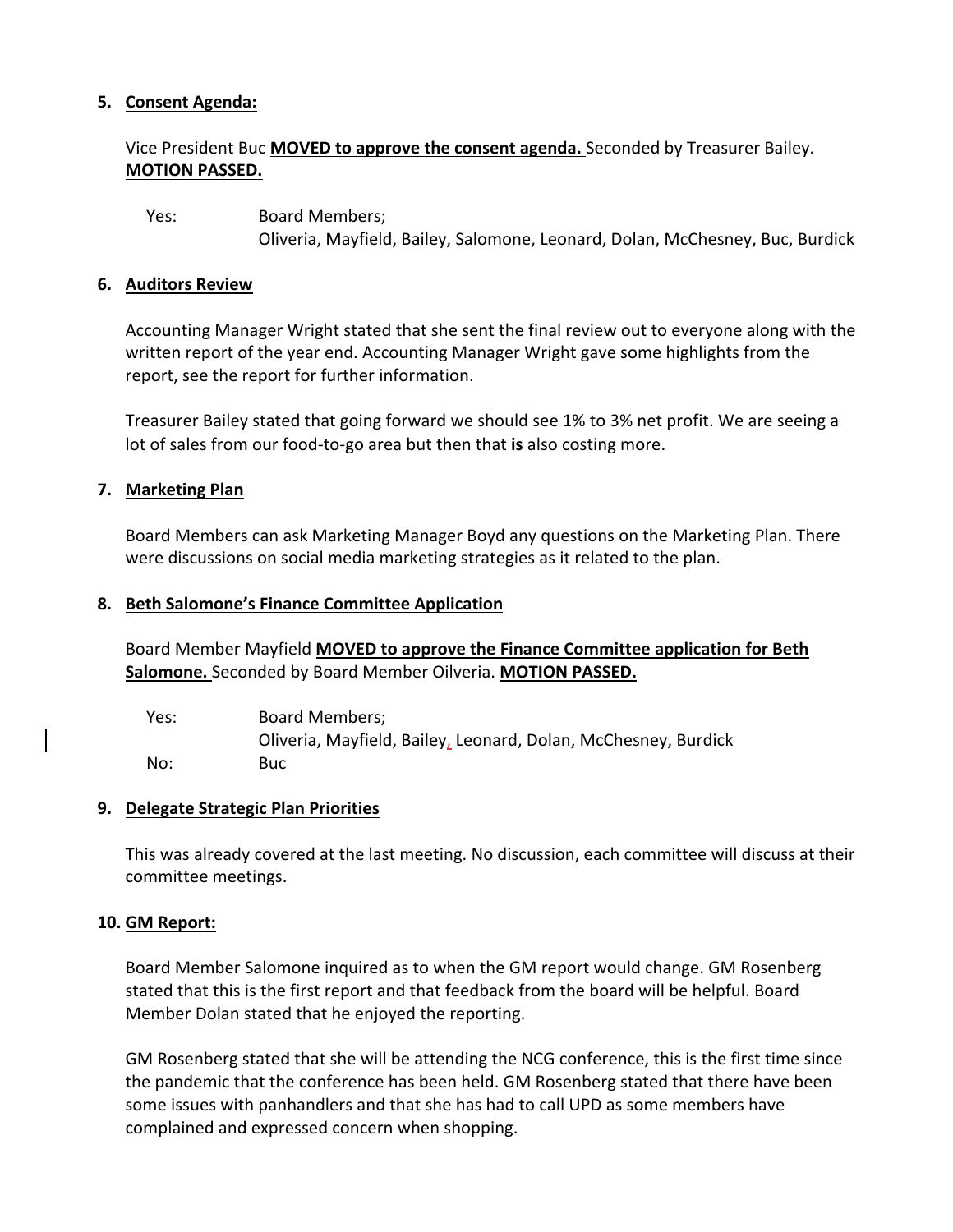## **11. Nominations & Selection of New Board Officers**

The following nominations and selections are as follows.

President - Leo Buc Vice President - MaryLou Leonard Secretary – Steve Oliveria Treasurer – Tim Dolan

Board Member Mayfield **MOVED to approve the selection of new board officers; President - Leo Buc, Vice President - MaryLou Leonard, Secretary – Steve Oliveria, Treasurer – Tim Dolan** Seconded by Board Member Bailey. **MOTION PASSED.** 

Yes: Board Members; Oliveria, Mayfield, Bailey, Salomone, Leonard, Dolan, McChesney, Buc, Burdick

#### **12. Committee Assignments**

The following committee assignments were made.

#### **Finance Committee**

Tim Dolan – Chair / Leo Buc / Beth Salomone – Member-Owner / Angie McChesney

**Board Development Committee** Larry Mayfield – Chair / MaryLou Leonard / Tim Dolan / Gideon Burdick/ Steve Oliveria

#### **Owner Relations Committee**

Steve Oliveria – Chair / Gideon Burdick / Larry Mayfield

## **General Manager Evaluation Committee**

Leo Buc – Chair / MaryLou Leonard / Larry Mayfield

**Farmer Loan Committee** Angie McChesney – Chair

#### **13. Annual Member Meeting**

Marketing Manager Boyd stated that the annual report will be sent out here soon. We did another video and turned out well. It will be sent out to the members like it was last year and then hopefully next year we will have an in-person member meeting.

## **14. Committee Reports:**

None at this time.